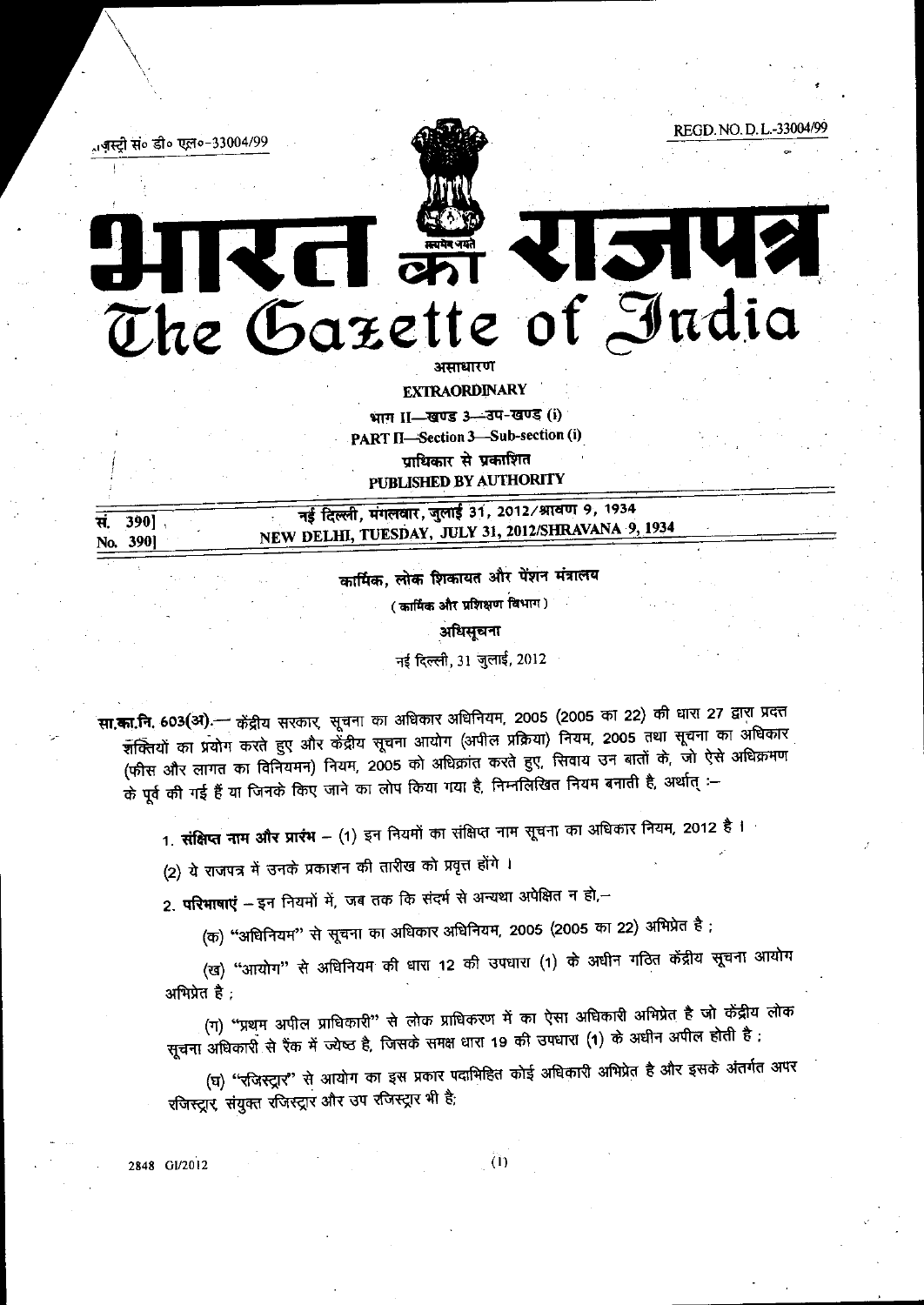- (ङ) "धारा" से अधिनियम की कोई धारा अभिप्रेत है ;

 $\sqrt{2}$ 

(च) सभी अन्य शब्दों और पदों के, जो इसमें प्रयुक्त है किंतु इन नियमों में परिभाषित नहीं हैं, वही अर्थ होंगे जो अधिनियम में उनके हैं ।

3. आवेदन फीस – अधिनियम की धारा 6 की उपधारा (1) के अधीन आवेदन के साथ दस रुपए की फीस संलग्न होगी और साधारणतया उसमें, उपबंधों को छोड़कर, केंद्रीय लोक सूचना अधिकारी तथा उस आवेदक का पता अंतर्विष्ट करते हुए पांच सौ से अधिक शब्द नहीं होंगे :

परंतु किसी भी आवेदन को केवल इस आधार पर नामंजूर नहीं किया जाएगा कि उसमें पांच सौ से अधिक शब्द हैं ।

4. सूचना उपलब्ध कराने के लिए फीस - अधिनियम की धारा 4 की उपधारा (4) और धारा 7 की उपधारा (1) और उपधारा (5) के अधीन सूचना उपलब्ध कराने के लिए फीस निम्नलिखित दरों पर प्रभारित की जाएगी, अर्थात :-

(क) ए-3 और उससे छोटे आकार के कागज के प्रत्येक पृष्ठ के लिए दो रुपए ;

(ख) बड़े आकार के कागज में किसी फोटोप्रति की वास्तविक लागत या कीमत ;

(ग) नमूनों अथवा प्रतिमानों के लिए वास्तविक लागत या कीमत ;

(घ) प्रत्येक डिस्केट या फ्लापी के लिए पचास रुपए;

(ङ) किसी प्रकाशन के लिए नियत कीमत अथवा प्रकाशन से उद्धरणों के लिए फोटोप्रति के प्रत्येक पृष्ठ के लिए दो रुपए

(च) अभिलेखों का निरीक्षण करने के संबंध में निरीक्षण के प्रथम घंटे के लिए कोई फीस नहीं है और पश्चातवर्ती प्रत्येक घंटे या उसके किसी भाग के लिए पांच रुपए की फीस ; और

(छ) सूचना प्रदान करने में अंतर्वलित उतना डाक प्रभार जितना पचास रुपए से अधिक हो ।

5. फीस के संदाय से छूट – नियम 3 और नियम 4 के अधीन ऐसे किसी व्यक्ति से कोई फीस प्रभारित नहीं की जाएगी जो गरीबी रेखा से नीचे का हो, परंतु यह तब जबकि इस बारे में समुचित सरकार द्वारा जारी किया गया प्रमाणपत्र आवेदन के साथ संलग्न हो ।

6. फीस के संदाय का ढंग – इन नियमों के अधीन फीस का संदाय निम्नलिखित किसी भी रीति में किया जा सकेगा, अर्थात् :--

(क) यथास्थिति, लोक प्राधिकारी को अथवा लोक प्राधिकरण के केंद्रीय सहायक लोक सूचना अधिकारी को नकद रूप में, उसकी समुचित रसीद लेकर;

(ख) लोक प्राधिकरण के लेखा अधिकारी को संदेय मांग देय ड्राफ्ट या बैंकर चैक या भारतीय पोस्टल आर्डर द्वारा : या

(ग) लोक प्राधिकरण के लेखा अधिकारी को इलैक्ट्रानिक साधनों द्वारा, यदि लोक प्राधिकरण के पास इलैक्ट्रानिक साधनों के माध्यम से फीस प्राप्त करने की सुविधा है ।

7. आयोग के सचिव की नियुक्ति – केंद्रीय सरकार एक ऐसे अधिकारी को, जो भारत सरकार के अपर सचिव के रैंक से नीचे का न हो, आयोग के सचिव के रूप में नियुक्त करेगी ।

8. आयोग को अपील – प्रथम अपील प्राधिकारी द्वारा पारित किसी आदेश से अथवा प्रथम अपील प्राधिकारी द्वारा उसकी अपील का निपटारा न किए जाने से व्यथित कोई व्यक्ति, आयोग के समक्ष परिशिष्ट में दिए गए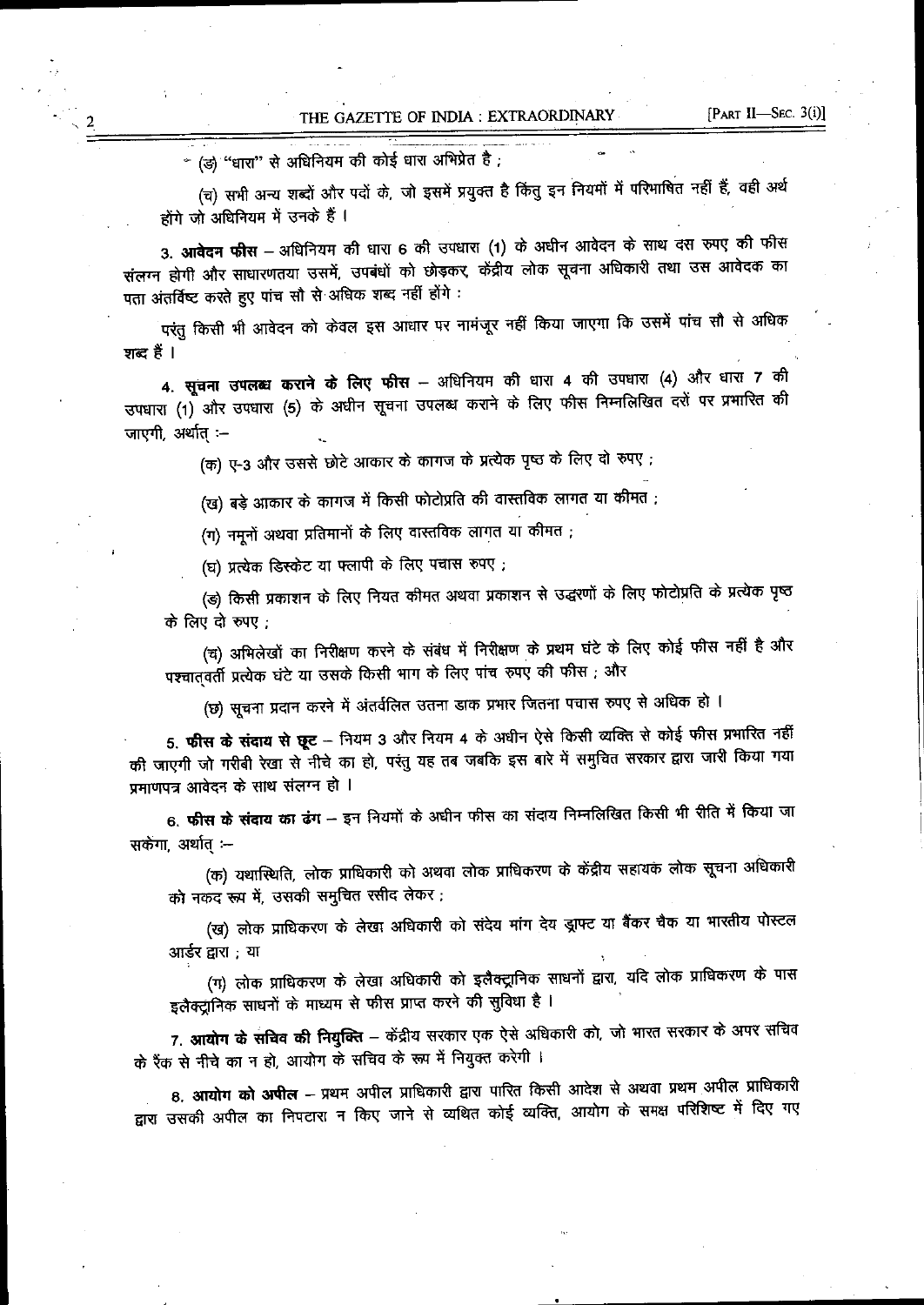भारत का राजपत्र : असाधारण

रूपविधान में अपील फाइल कर सकेगा और उसकूे साथ अपीलार्थी द्वारा सम्यक् रूप से अधिप्रमाणित और सत्यापित <sup>।</sup> निम्नलिखित दस्तावेज संलग्न होंगे, अर्थात :–

(i) केंद्रीय लोक सूचना अधिकारी को प्रस्तुत किए गए आवेदन की एक प्रति ;

(ii) केंद्रीय लोक सूचना अधिकारी से प्राप्त उत्तर, यदि कोई हो की एक प्रति ;

(iii) प्रथम अपील प्राधिकारी को की गई अपील की एक प्रति;

(iv) प्रथम अपील प्राधिकारी से प्राप्त आदेश यदि कोई हो, की एक प्रति;

(v) ऐसे अन्य दस्तावेजों की प्रतियां जिनका अपीलार्थी द्वारा अवलंब लिया गया है और जिन्हें उसने अपील में निर्दिष्ट किया है ; और

(vi) अपील में निर्दिष्ट दस्तावेजों की एक अनुक्रमणिका ।

9. अपील का लौटाया जाना – यदि अपील के साथ नियम 8 में यथाविनिर्दिष्ट दस्तावेज संलग्न नहीं हैं तो उसे अपीलार्थी को, उसमें की कमियों को दूर करने के लिए तथा सभी प्रकार से संपूर्ण अपील फाइल करने के लिए लौटाया जा सकेगा ।

10. **अपील की प्रक्रिया** – (1) अपील प्राप्त होने पर, यदि आयोग का यह समाधान नहीं होता है कि यह कार्यवाही किए जाने के लिए कोई उपयुक्त मामला है तो वह अपीलार्थी को सुनवाई का अवसर प्रदान करने के पश्चात तथा अपने कारणों को लेखबद्ध करने के पश्चात अपील को खारिज कर सकेगा :

परंतु ऐसी किसी अपील को, यदि उसके साथ नियम 8 में यथाविनिर्दिष्ट दस्तावेज संलग्न हैं, केवल इस आधार पर खारिज नहीं किया जाएगा कि वह विनिर्दिष्ट रूपविधान में नहीं की गई है ।

(2) आयोग ऐसी किसी अपील पर विचार नहीं करेगा जब तक कि उसका यह समाधान नहीं हो जाता है कि अपीलार्थी ने अधिनियम के अधीन उसको उपलब्ध सभी उपचारों का फायदा उठा लिया है ।

(3) उपनियम (2) के प्रयोजनों के लिए, किसी व्यक्ति के बारे में यह समझा जाएगा कि उसने अधिनियम के अधीन उपलब्ध सभी उपचारों का फायदा उठा लिया है–

(क) यदि उसने प्रथम अपील प्राधिकारी के समक्ष अपील फाइल की हो और प्रथम अपील प्राधिकारी या ऐसे किसी अन्य व्यक्ति द्वारा, जो ऐसी अपील पर आदेश पारित करने के लिए सक्षम हो, अपील पर अंतिम आदेश कर दिया गया हो ; या

(ख) जहां प्रस्तुत अपील के बारे में प्रथम अपील प्राधिकारी द्वारा कोई अंतिम आदेश नहीं किया गया है और उस तारीख से, जिसको ऐसी अपील प्रस्तुत की गई थी, पैंतालीस दिन की अवधि व्यपगत हो गई हो ।

11. अपीलों का विनिश्चय करने की प्रक्रिया - आयोग, किसी अपील का विनिश्चय करते समय,-

(i) संबंधित या हितबद्ध व्यक्ति से शपथ पर या शपथपत्र पर मौखिक या लिखित साक्ष्य ग्रहण कर सकता है :

(ii) दस्तावेजों, लोक अभिलेखों या उसकी प्रतियों का परिशीलन कर सकता है;

(iii) प्राधिकृत अधिकारी के माध्यम से अतिरिक्त ब्यौरों या तथ्यों की जांच करा सकता है ;

(iv) यथांस्थिति, केंद्रीय लोक सूचना अधिकारी, केंद्रीय सहायक लोक सूचना अधिकारी या प्रथम अपील प्राधिकारी की या ऐसे व्यक्ति की, जिसकी कार्रवाई के विरुद्ध अपील प्रस्तुत की गई है, सुनवाई कर सकता है.

(y) अन्य पक्षकार की सुनवाई कर सकता है ; और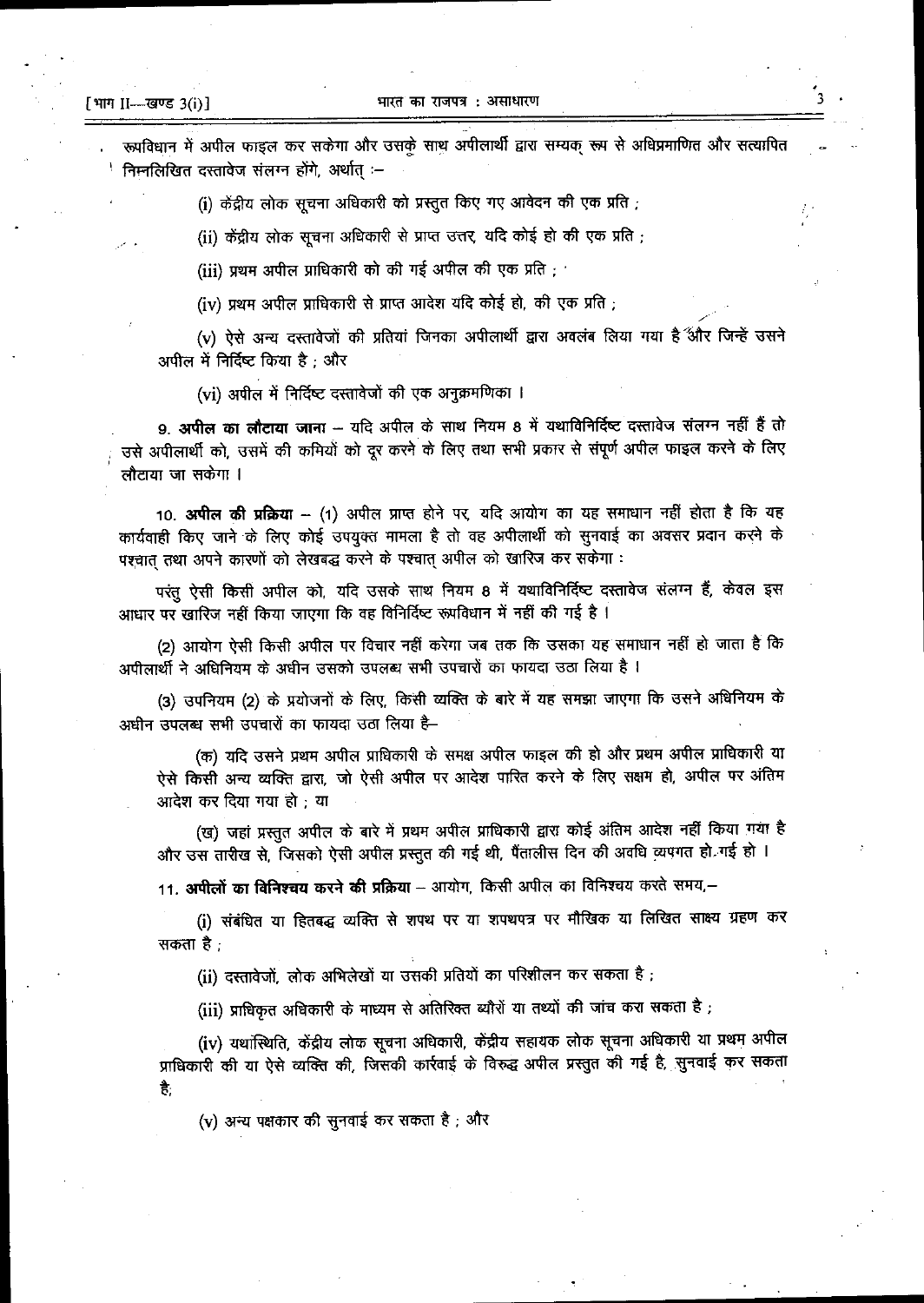(vi) केंद्रीय लोक सूचना अधिकारी, केंद्रीय सहायक लोक सूचना अधिकारी, प्रथम अपील प्राधिकारी या ऐसे अन्य व्यक्ति से, जिसके विरुद्ध अपील होती है, या अन्य पक्षकार से शपथपत्र पर साक्ष्य ग्रहण कर सकता है ।

12. आयोग के समक्ष अपीलार्थी की उपस्थिति - (1) अपीलार्थी को सुनवाई की तारीख के कम से कम सात स्पष्ट दिन पूर्व तारीख सूचित की जाएगी ।

(2) अपीलार्थी, आयोग द्वारा अपील की सुनवाई किए जाने के समय, व्यक्तिगत रूप से या अपने सम्यक् रूप से प्राधिकृत प्रतिनिधि के माध्यम से अथवा यदि वीडियो कान्फ्रेंसिंग की सुविधा उपलब्ध है तो वीडियो कान्फ्रेंसिंग के माध्यम से उपस्थित हो सकेगा ।

(3) जहां आयोग का यह समाधान हो जाता है कि ऐसी परिस्थितियां विद्यमान हैं जिनके कारण अपीलार्थी सुनवाई के समय उपस्थित होने में असमर्थ है तो आयोग, अंतिम विनिश्चय किए जाने के पूर्व अपीलार्थी को सुनवाई का एक अन्य अवसर प्रदान कर सकेगा या कोई अन्य समुचित कार्रवाई, जो वह ठीक समझे, कर सकेगा ।

13. **लोक प्राधिकारी द्वारा प्रस्तुति** – लोक प्राधिकारी, अपने पक्षकथन को प्रस्तुत करने के लिए किसी प्रतिनिधि या अपने किसी अधिकारी को प्राधिकृत कर सकेगा ।

14. आयोग द्वारा सूचना की तामील – आयोग, नाम से सूचना जारी कर सकेगा जिसकी तामील निम्नलिखित न में से किसी माध्यम से की जा सकेगी, अर्थात् :--

(i) स्वयं पक्षकार द्वारा तामील करके :

(ii) आदेशिका तामीलकर्ता के माध्यम से दस्ती परिदान द्वारा :

(iii) इलैक्ट्रानिक पता उपलब्ध होने की दशा में इलैक्ट्रानिक मेल द्वारा ।

15. आयोग का आदेश – आयोग का आदेश लिखित में होगा और रजिस्ट्रार द्वारा या आयोग द्वारा इस प्रयोजन के लिए प्राधिकृत किसी अधिकारी द्वारा सम्यक् रूप से अधिप्रमाणित रूप में आयोग की मुद्रा से जारी किया जाएगा ।

[ फा. सं. 1/35/2009-आई.आर. ]

मनोज जोशी, संयुक्त सचिव

## परिशिष्ट

## अपील का रूपविधान (नियम 8 देखिए)

अपीलार्थी का नाम और पता 1.

केंद्रीय लोक सूचना अधिकारी का नाम  $2.$ और पता, जिसे आवेदन संबोधित किया गया था

3. केंद्रीय लोक सूचना अधिकारी का नाम और पता, जिसने आवेदन का उत्तर दिया था